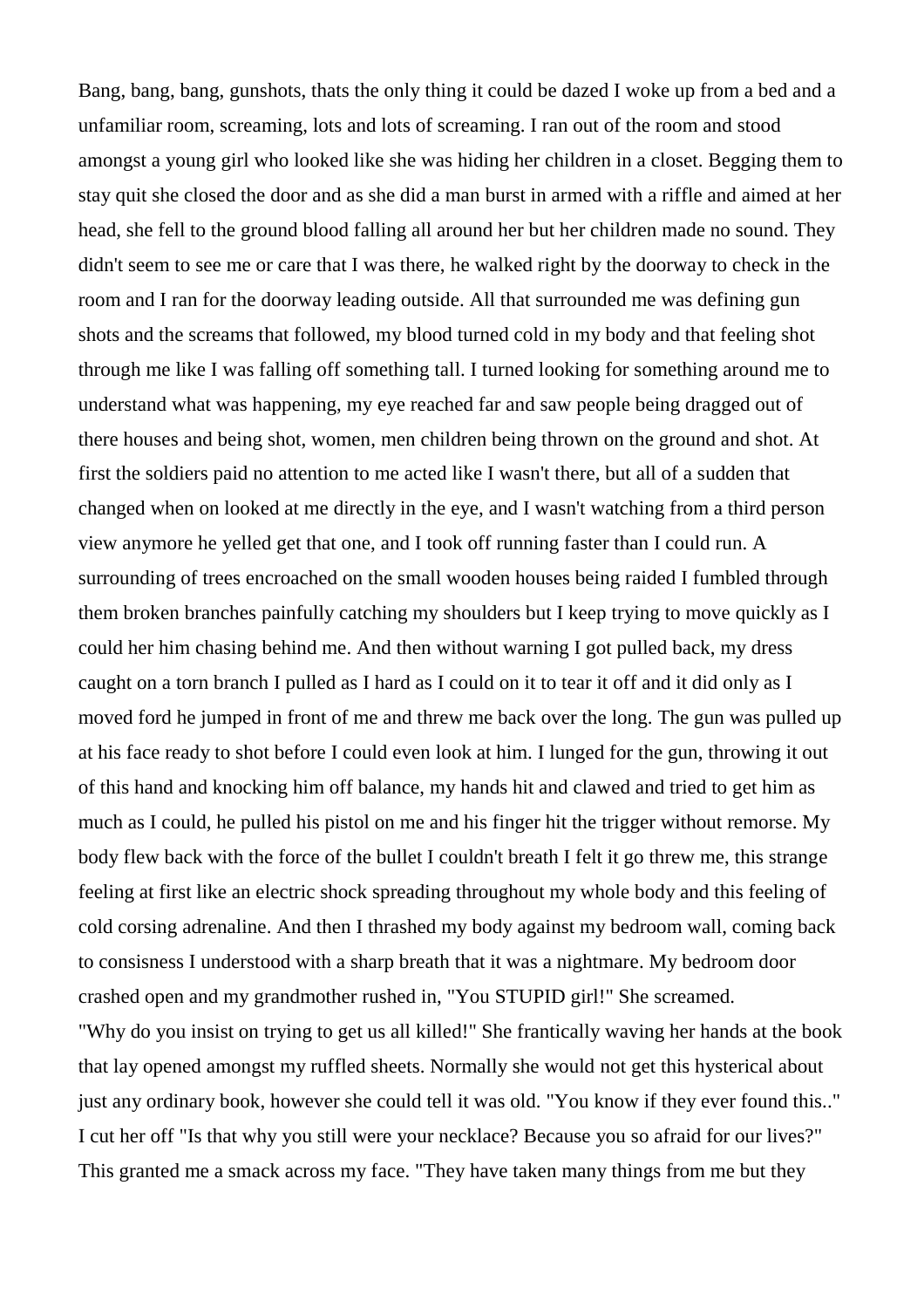wont take my faith. As for you what is your reason other than defiance?! You just don't want them to own you but guess what? They do! They own everyone and they will kill you and me and your brother just by this being in our presence she held the book up and threw it in my trash can also grabbing a burning candle to follow with it, Slamming the door behind her and yelling into the hallway. I rubbed my eyes heavily hopping to take away the last of my drowsiness, this life was not easy for anyone but least on my Grandmother, she raised me and my brother pretty much from the start of our lives, and we will never know why she had to. Our mother hasn't been seen in nineteen years and we don't expect to see her anytime soon. Unfortunatally me and Quinn didn't make it easy for her to raise us. Like she said I never wanted to be owned, but they make it clear I am. Everyone inside before nine pm, or your shot on sight. So there were times I didn't come back at nine and they would wonder and cry and I'd be back at six to watch the glass open. I started this when I was fifteen but now I do it less often and it makes them happier. Quinn on the other hand was worse than me and we don't really know why, or what is motivation was to tempt is life, apparently my lust for freedom wasn't what drove him. It was something deep in his mind that only surfaced when I saw him at his worst. Angry, violent. When he would push me into walls and yell in my face, when he would brake everything he could throw. He had so much rage, she said that if we had a father he wouldn't be like that, but somehow I don't really think thats true. Quinn is gone a lot now, I walk past his empty room everyday hoping to see him in his place amongst his grainy bedroom walls. Its strange loving someone so damaged, they can break you but you still hold on to that hope of them being what you need them to be. My grandmother is glad he's gone, she never said it and she never will, but she is it would be fair if I left to because she's been through enough and I can't change being how I am. I seem to think like this everyday as I walk through the shadowy halls of our small apartment, constantly thinking of the past as much as I hate to think about it I can never seem to stop myself. I find myself sitting at an empty breakfast table as soon as the glass opens she avoids me, rushing out to buy what we need as she would say. I wait for the news cast, people usually gather outside the district hall for it most people cant afford to have television to see it, I know we couldn't, we have this radio instead, normally we only get one update as they like to call it broadcast to us daily. In reality we don't find out much of anything this way, and thats how its supposed to be. I hear it its a loud frequency nose at first and then it blears. UNITED WORLD, STANDS STRONG. We see our flag flash over the face of what you would call our leader, however its not a face at all,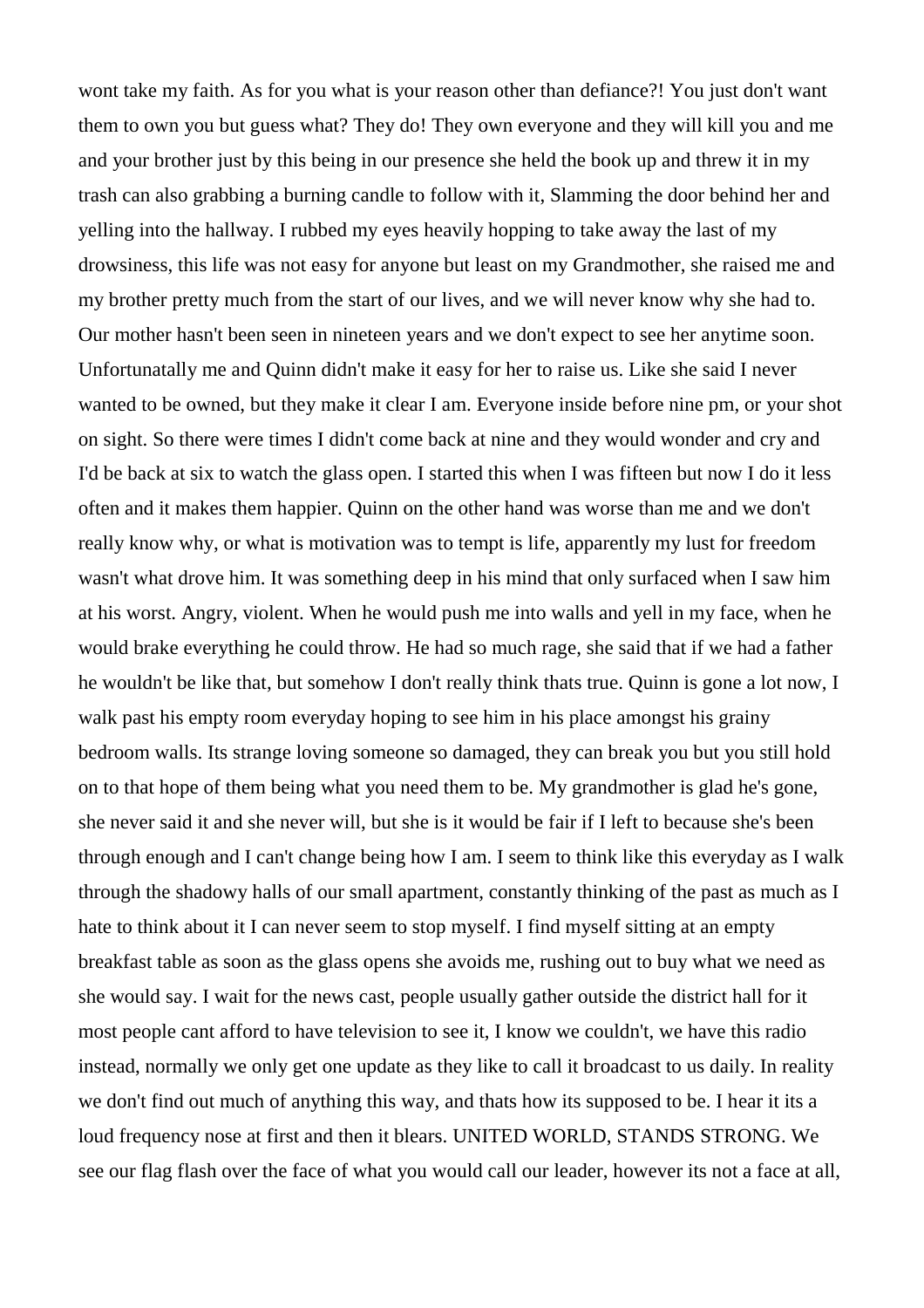its a mask, the man that runs our entire would will not even show his cowedly face to his people. His mask fully gold painted that his grey eyes crept through

The world I survive in today is nothing alike with the stories I have seen talking about the old world. The predictions for the world today were the even further from reality. My reality a land broken by chemicals and soil and sea poisoned, nature is no longer for humans we have destroyed it. We are the new world that emerged from the rubble of the old, from what I know at one time many countries were peaceful and the world continued on a cycle of miner problems, perhaps major in their minds at the time. But to what followed the people of that time produced for themselves, wars and chaos erupted and humans became how the were at the beginning of time, animalistic killers, except there were less food, the animals and plants were dying. People were fighting there sisters, sons, brothers, daughters and mothers just for food. Surely this was it this was how the world would end, we would all just kill each other? However it was not, a person rose up with others who seem irrelevant in our minds now, claimed he could stop all of it, he could unite the world and bring peace to our war torn lands. And they did, the world became stable, food could be gown again artificially. The faith that the world was restored was clear in the beginning, a faith the slowly dwindled across time. The new united world was a front for complete control, all people wanted was the world to go back to how it used to be before, it was clear that could never happen. Their schemes fooled the world into compliance, at first it was small a flag and a name for our new world, then it progressed, they blamed technological advances for our wars and said to prevent this from ever happening again we must give up everything. And the people didn't even understand that they were taking away the most important things we had, our freedom of speech and our connection with each other. And with that they had us, only one other thing that truly meant destruction of our freedom. A laser looming up in space attached to a satellite, orbiting until a click of a button and an entire country could be obliterated into nothing. Fast ford to present day it is 2500 april the 19th, many things are kept from us, we are told that our minds are not fit to understand certain information. So we stand in the dark no one is allowed to know how many countries are left, but people suspect that there isn't many. I live in what is determined as the heart of the world, Ceriszan. Its a small island now but it may have been bigger before all the weather, the streets are paved with white stone and the shiny metal towers are all